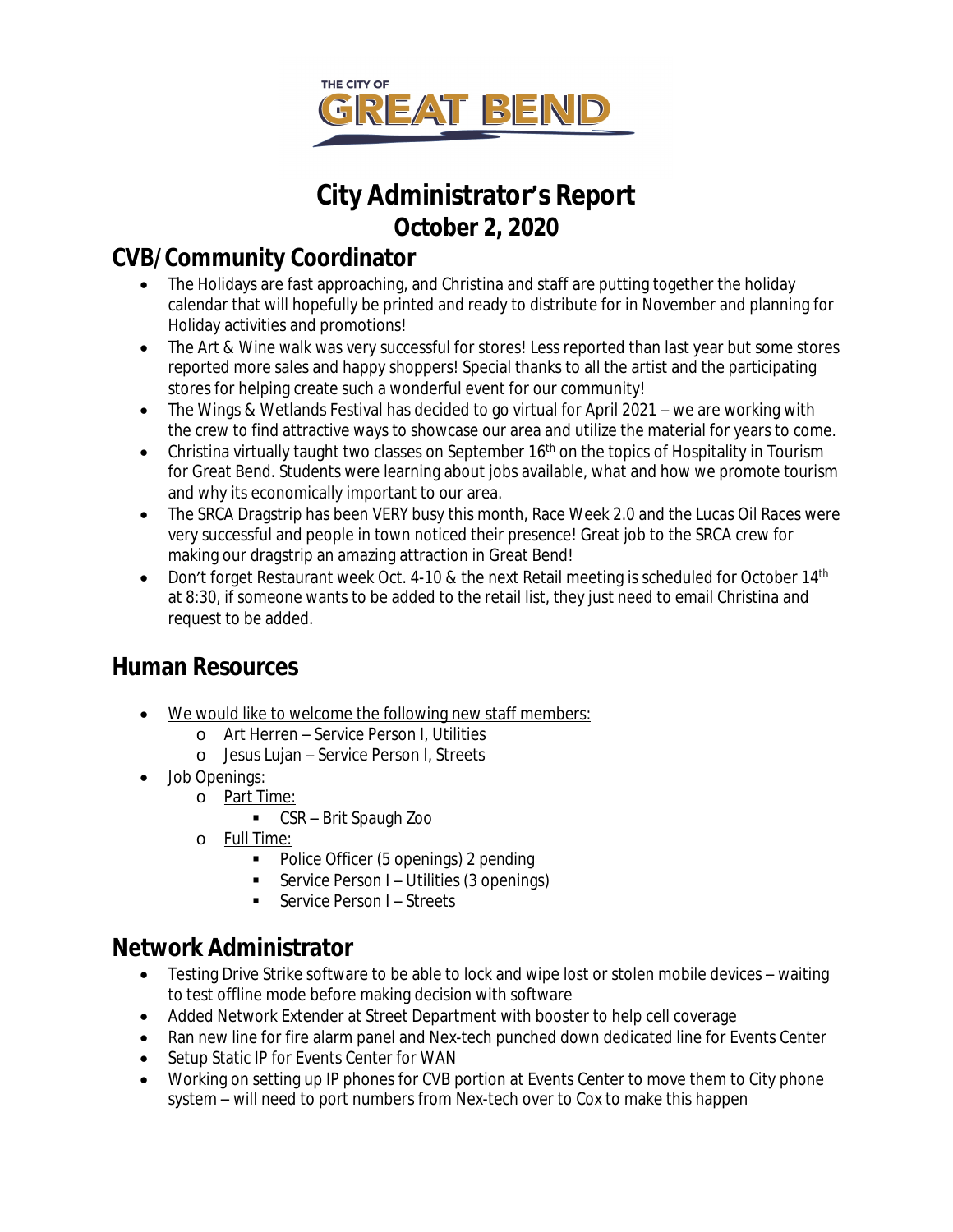

- Replacing IP Phone at Cemetery shop old one stopped working
- Speakers with sound system and microphones for break out rooms at Event Center are installed - adding two additional mics for the rooms
- Ordered TV's will be setup and mounted next week
- Placed Access points for Wi-Fi at Events Center for Eco Devo and also for breakout rooms setting up access rules so each side won't see the other
- Scheduling updates for Fund Balance in the next few weeks
- Continuing Phishing Awareness and testing for City
- Disaster Recovery Plan has been reviewed will work with department heads that would be affected by Disaster Recovery Plan if there was a disaster so they understand their roles in such an event

### **Public Lands**

- Veterans lighting project will near completion by November.
- Light poles installation will begin on 10-7-20 if winds are low.
- Staff continues working with the contractor moving irrigation lines as needed.
- Drag Strip project should start 10-12-20.
- Laser leveling, and replacement of the infield sod at Al Burns baseball field began 9-30-20.
- Staff worked with KDWP setting test nets at Stone Lake to survey the fish population.
- Annual repairs, and inspection of the Christmas decorations are near completion.
- Supported 8 functions at JKS, 4 at the EXPO grounds, 3 at the Event Center.
- Maintenance, and repairs on the city facilities are ongoing.

### **Public Works**

### **Property Maintenance Enforcement**

- 240 Complaints this month with 31 being citizen reported
	- o 77 complaints for trash/refuse
	- o 46 complaint for motor vehicles
	- o 112 complaints for overgrown vegetation
	- o 0 complaint for illegal dumping
	- o 0 complaint for minimum standards
	- o 0 complaint was investigated, and no violations were found
	- o 1 Structure Fire
	- o 0 complaints for graffiti
	- o 4 Building/ Structure/ Fire
- 234 Abatement notices sent out (All Vegetation)
- 35 Abatements performed
- **269 Cases closed per citizen compliance (did not abate or go to council)**
- 44 Motor vehicles were brought into compliance

### **Street Department**

**Concrete**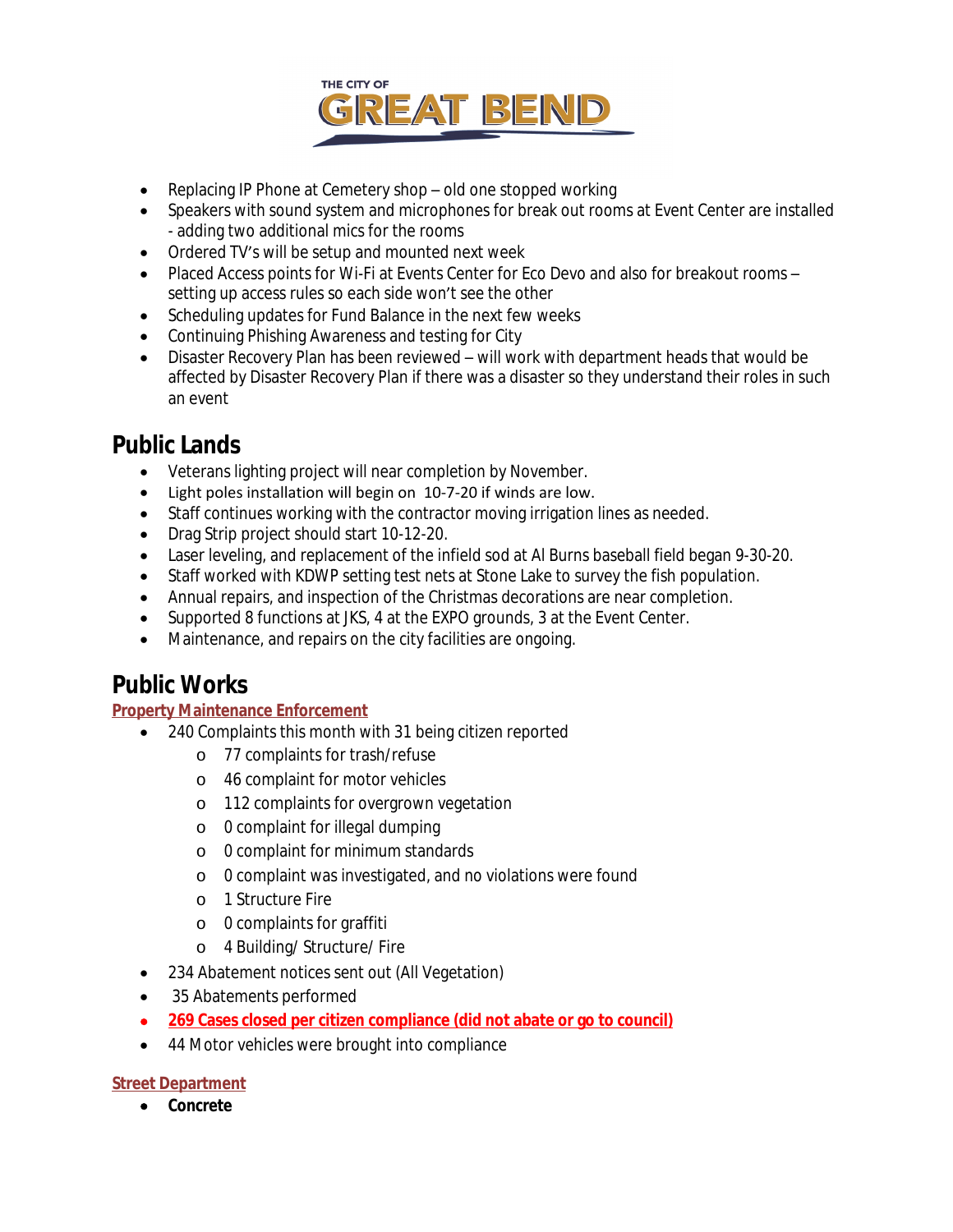

- o Polk Street repairs
- o Broadway and Polk storm box
- **Asphalt**
	- o Milled high spots throughout town
	- o 40.78 tons of Asphalt laid
		- **Morton Street patches**
		- $\blacksquare$  12<sup>th</sup> and Adams Utility cut
- **Potholes**
	- **o** Airport patching
		- Parking lot and entrance
	- **o** Random pothole patching
- **Signs and Lights**
- Painted with 60 gallons yellow and 7 bags bead on curbs around Jefferson School and GB High School and yellow striping on (Washington, K96,10<sup>th</sup>, Harrison St)
- Painted with 40 gallons and 4 bags of beads on (Kansas, Williams, Broadway) white striping
- $\bullet$  10<sup>th</sup> and Grant replaced all 8 new voltage converters and ADA walk buttons due to storm damage earlier this year,
- 19th and Main replaced wiring underground and everything to the pole and cabinet at South east corner
- For  $10<sup>th</sup>$  and Harrison and McDonalds Restaurant drive thru Signs, 2 different set were put up for west traffic.
- Went around and programed 23time clocks for school flashing lights the annual school schedules.
- Signal head repair at 19<sup>th</sup> and Main and 10<sup>th</sup> and Harrison due broken heads both were on Se corners
- Did some sign inventory on computer rainy day
- $\bullet$  Set up a detour route for Polk St between 17<sup>th</sup> and 18th
- Straightening up misc. signs and signal heads
- Replaced 1 Red, 2 yellow, 5 green signal lights that were out.
- **Compost Site**
	- o Screening Compost
	- o Hauling grass to windrows and stockpiles
	- o Hauled trees to burn area
	- **o** Employees are working weekends to mix windrows, push up trees and grass
- **Street Sweeping**
	- **o** Elgin
		- 445 Blocks 74 loads
	- **o** Tymco
- **Blading**
	- **o** Alley
		- 11 Blocks
	- **o** Streets
		- **-**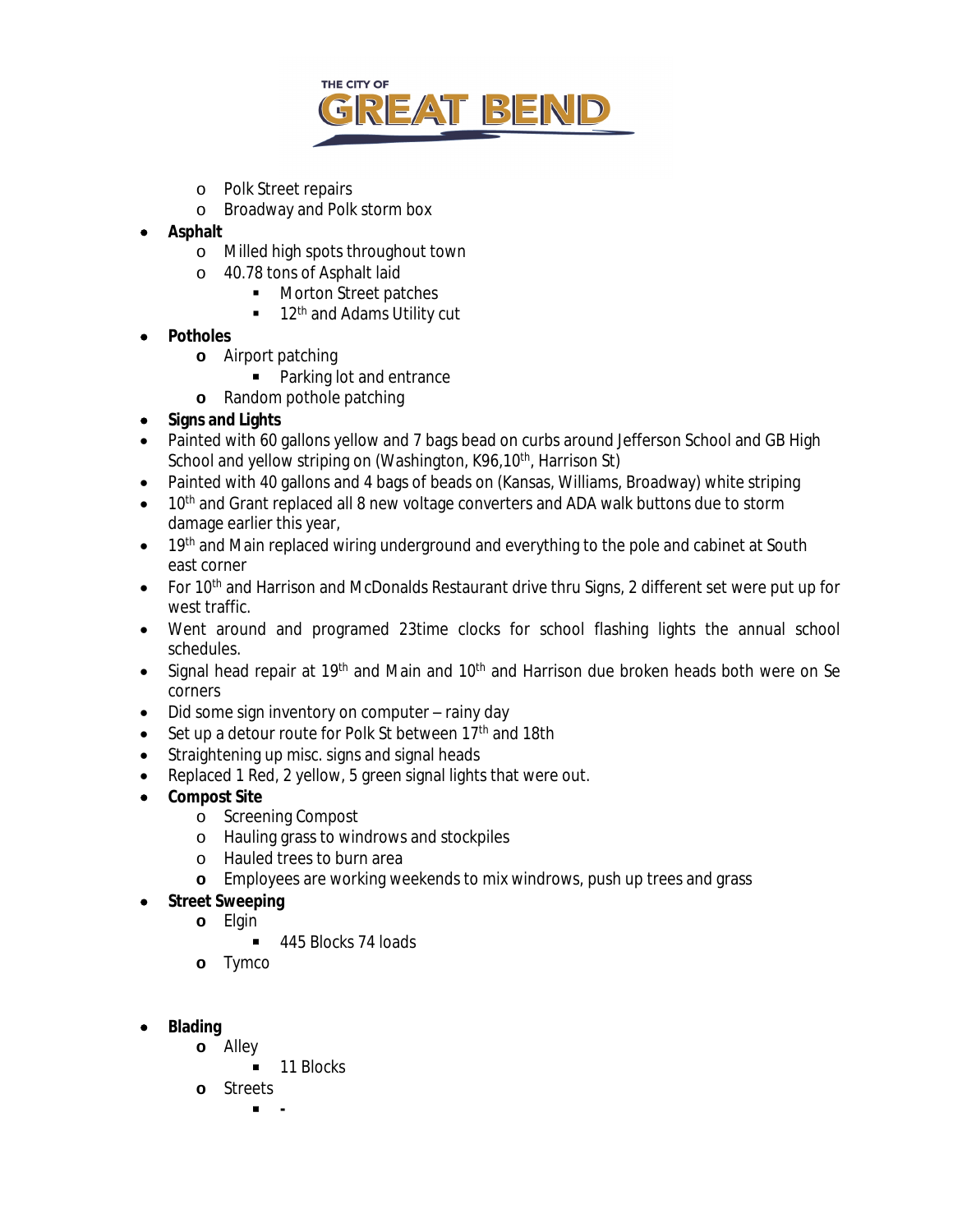

#### **Ditches**

- o North Main Street continue setting pipe and cleaning
- o Trees cleaned out of 281 Bypass ditch
- **Catch Basins**
	- o Crews were out cleaning during rain event
- **Flood Control**
	- **o** Continued Mowing and in town mowing
- **Mosquito Fogging**
	- **o** September 10<sup>th</sup> fogged 4hrs
	- **o** September 17<sup>th</sup> fogged 4 hrs
	- **o** September 24<sup>th</sup> fogged 4 hrs
- **Notes:**
	- o Helped with abatements

#### **Engineering**

- Worked on Bidding and planning for 2020 Street Resurfacing Project.
- Worked on Addendum for the 2020 Crack Sealing project and its specs.
- Working on Quail Cove Addition Recommendations and Assessment's
- Worked on bid for Crack Sealing.
- Working on Reviewing plans for NRCS and having a meeting on reviews and cost concerns.
- Worked on a Driveway, Approach and Gutter Permit for E&A contractors. On 2526 forest.
- Working on a Circle Driveway at 2711 McKinley. It was approved and permit was given.
- Working on sidewalk permits E&A contractors at 2526 Forest and 2503 Broadway.
- Working on sidewalk permit for Frost Construction at 2321 forest.
- Working on Pre-con for the 2020 Street Resurfacing project.
- Worked on couple Highway Permits with KDOT.

#### **Utilities**

• Wastewater yearly Progress

|          |                            | 2020 Actual | 2020 Goal | % Completed |
|----------|----------------------------|-------------|-----------|-------------|
|          | <b>O</b> Clean storm lines | 24.777      | 25.000    | 99%         |
|          | o Clean sanitary lines     | 166.396     | 100.000   | 166%        |
| $\Omega$ | manholes rehabilitated     | 14          | 13        | 110%        |

Water yearly Progress

|                            | 2020 Actual | 2020 Goal | % Completed |
|----------------------------|-------------|-----------|-------------|
| o Change out fire hydrants |             |           | 40%         |

- Projects in Motion
	- o Collecting bids for plant projects.
	- o Scada (Approved and being developed)
	- o Pista Grit System (Approved)
	- o UV Channel (Approved)
	- o North Anoxic Zone Mixer
	- o Secondary wet well pumps and VFD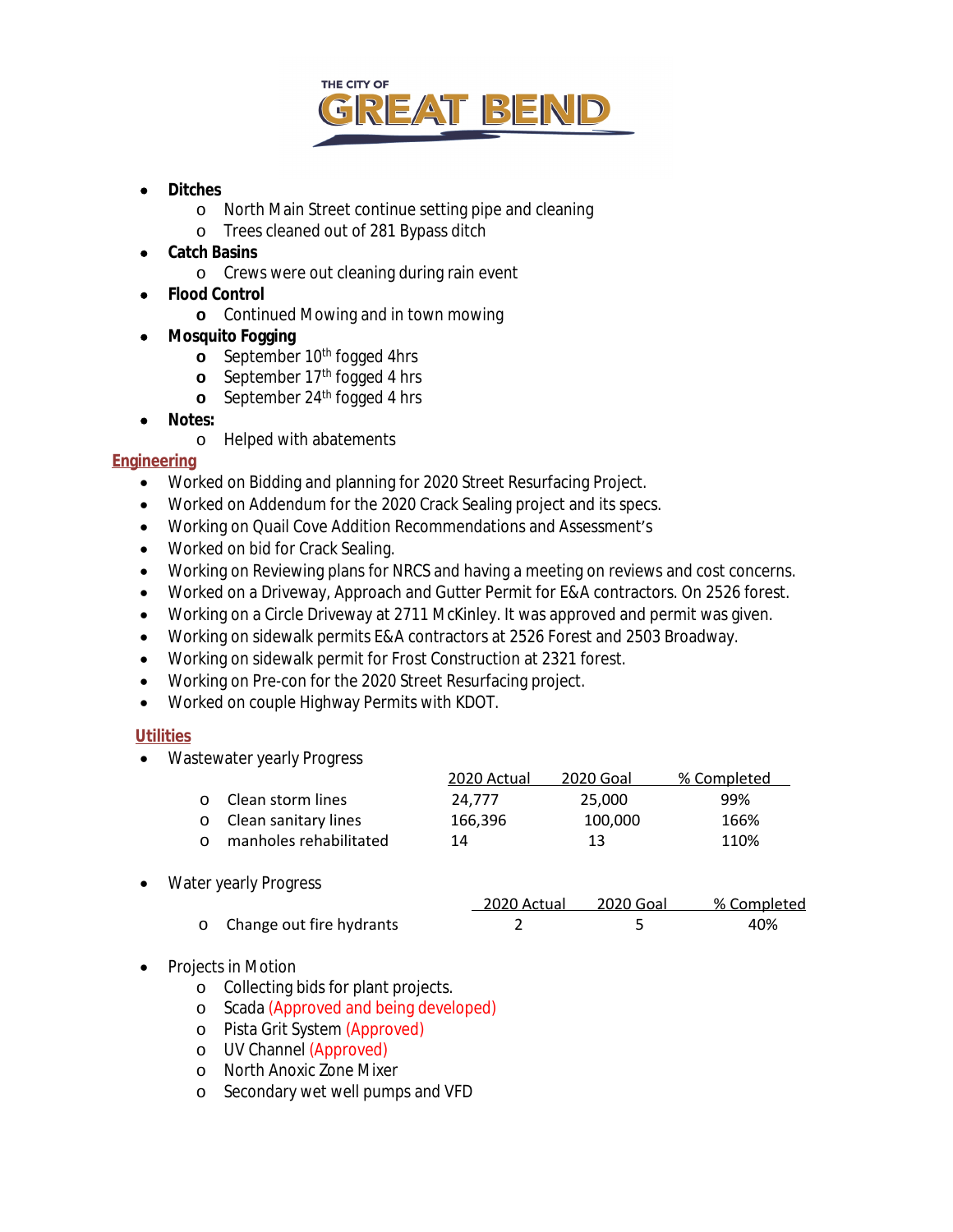

- o Muffin Grinder
- o Primary wet well pump riser repairs (Waiting for JCI)
- o Preparing Lift Station RFP's
- o Ongoing research on WWTP's ability to meet EPA guidelines on Phosphorous and Nitrates
- Projects completed
	- o Industrial Waste Hauling Suspended
- WATER WELLS
	- o Mowed, Trimmed, and Sprayed
- o WATER DISTRIBUTION
	- **Installed 2 new service.**
	- Replaced 0 service.
	- 12 meters replaced.
	- 19 Service Leaks
	- **1 Hydrant Repair**
	- All Hydrants Flushed for the year
- o STORMWATER
	- Cleaned 0 feet.
		- Cleaned 0 catch basins.
- o SANITARY SEWERS
	- Cleaned 22478 feet.
- o WASTEWATER PLANT

### **Fire/EMS/Inspection**

Fire/EMS/Inspection/Code Enforcement

- Chief McCormick participated in the Barton County Q & I Meeting with Clara Barton Hospital.
- Chief McCormick and Chief Smith participated in a Homeland Security Meeting. As part of the Homeland Security Funding the department will be receiving a new double stack rescue trailer with a new connector boat. We are expecting delivery by the end of 2020. The new boat will enhance the department's water rescue response both locally and regional.
- Inspector Burns attended a Zoning Board of Appeals meeting for three variance requests.
- Chief McCormick, Captain Stansfield, Firefighter Cook and Firefighter Jenkins attended the Swift Water Boat Operations training.
- Chief McCormick attended the monthly 911 Advisory Board meeting.
- Inspector Burns attended a Planning Commission meeting in regards to a rezoning request.
- Chief McCormick and Deputy Chief Smith attended the Barton County Fire Chiefs Meeting.
- During the week of September 21st, the Fire Department tested the new 800 radios. The radios are scheduled to be installed in department vehicles starting October 12th. Barton County will install two additional 800 towers by the end of 2020. Once the towers are installed the Fire Department will switch all communications and paging to the 800 system.
- Over the past several weeks the Fire Prevention Committee, led by Inspector Orth, has been preparing for Fire Prevention Week (October 4-10, 2020). Fire Prevention will be a little different this year. Instead of the normal all-school assembly we will broadcast a video created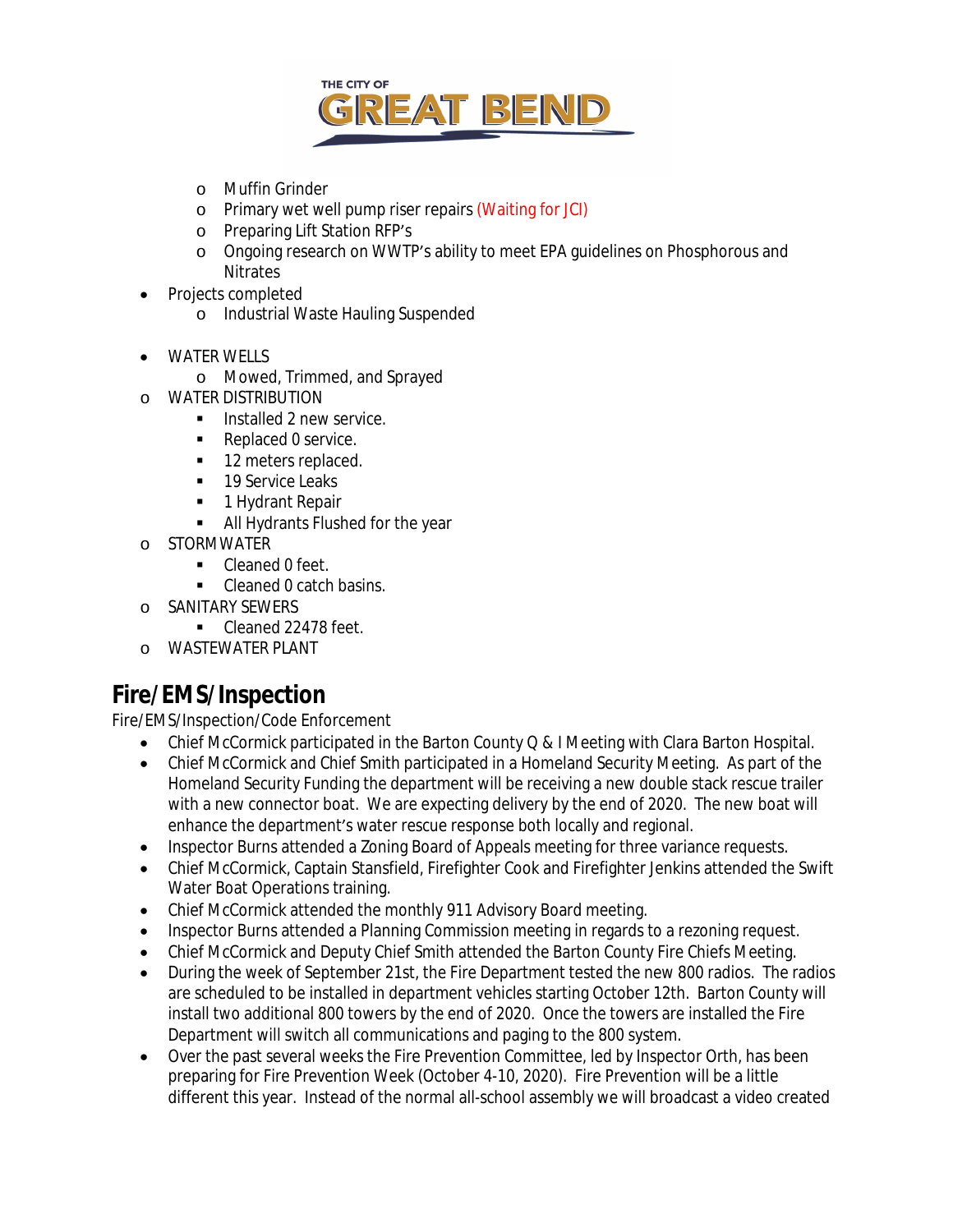

by the committee addressing Fire Safety in the Kitchen. Personnel will visit the Kindergarten and Pre-schools with the on-duty fire crews but will present our presentation outside. The Fire Prevention Committee is comprised of Inspector Mark Orth, Engineer Garrett Tindall, Engineer Chad Burroughs, Firefighter David Smiros and Firefighter Bert Treff. I have attached a link the Fire Prevention video <https://youtu.be/Q5gr2k29XYw>

Fire Inspections Activity for September *(2020 figures represent 9/1 to 9/29/20)*

|                                      | 2019 | 2020 |
|--------------------------------------|------|------|
| <b>Commercial Building Inspected</b> |      |      |
| Daycare / Schools                    |      |      |
| <b>Fire Extinguisher Demos</b>       |      |      |
| <b>Violations Found</b>              |      | 110  |

Department Activity for September *(2020 Figures represent 9/1 to 9/29)*

|                               | 2019             | 2020             |
|-------------------------------|------------------|------------------|
| <b>Fire Incidents</b>         | 23               | 22               |
| <b>EMS Incidents</b>          | 179              | 185              |
| <b>Total PT Contacts</b>      | 181              | 184              |
| <b>Carbon Monoxide Calls</b>  | 2                |                  |
| <b>Average Response Time</b>  | 3 mins. 49 secs. | 4 mins. 12 secs. |
| <b>Average Turnout Time</b>   | 34 secs.         | 51 secs.         |
| <b>Overlapping Calls</b>      | 30.2%            | 36.71%           |
| <b>Year to Date Incidents</b> | 1,820            | 1,735            |

Building Inspection *(2020 Figures represent 9/1 to 9/29)*

|             |                 | September 2019 |             |             | September 2020 |             |              |             |  |  |  |
|-------------|-----------------|----------------|-------------|-------------|----------------|-------------|--------------|-------------|--|--|--|
|             | <b>Building</b> | Plumbina       | Electrical  | Mechanical  | Buildina       | Plumbina    | Electrical   | Mechanical  |  |  |  |
| Commercial  |                 |                |             |             |                |             |              |             |  |  |  |
| Residential | 35              |                | 14          |             | 64             | 10          | 16           |             |  |  |  |
| Estimated   |                 |                |             |             |                |             |              |             |  |  |  |
| Cost        | \$724,481.00    | \$14,522.00    | \$33,682.00 | \$64,356.00 | \$975,220.00   | \$21,992.00 | \$488,280.00 | \$44,460.00 |  |  |  |

### **Police**

- GBPD received its  $4<sup>th</sup>$  and final patrol unit approved by council from Marmie Motors.
- Chief Bailey was out the first two weeks of the month of September due to Covid 19. Chief Bailey came back to work on 09/14/2020.
- GBPD experienced, a short period of time when officers were off work due to COVID 19. Five GBPD officers were tested positive and 13 were placed on quarantine. The Barton County Sheriff offered, assistance should GBPD need help on calls etc. GBPD is back fully staffed effective 09/18/2020.
- 09/23/2020 GBPD Staff and other Law Enforcement officials meet with Julie Kramp (The Center) and Health Source Integrated Solutions new CEO, KC Johnson in reference to mental health issues in Barton County and surrounding counties.
- 09/21/2020 City Administrator announced Chief Bailey's retirement date, December 18, 2020.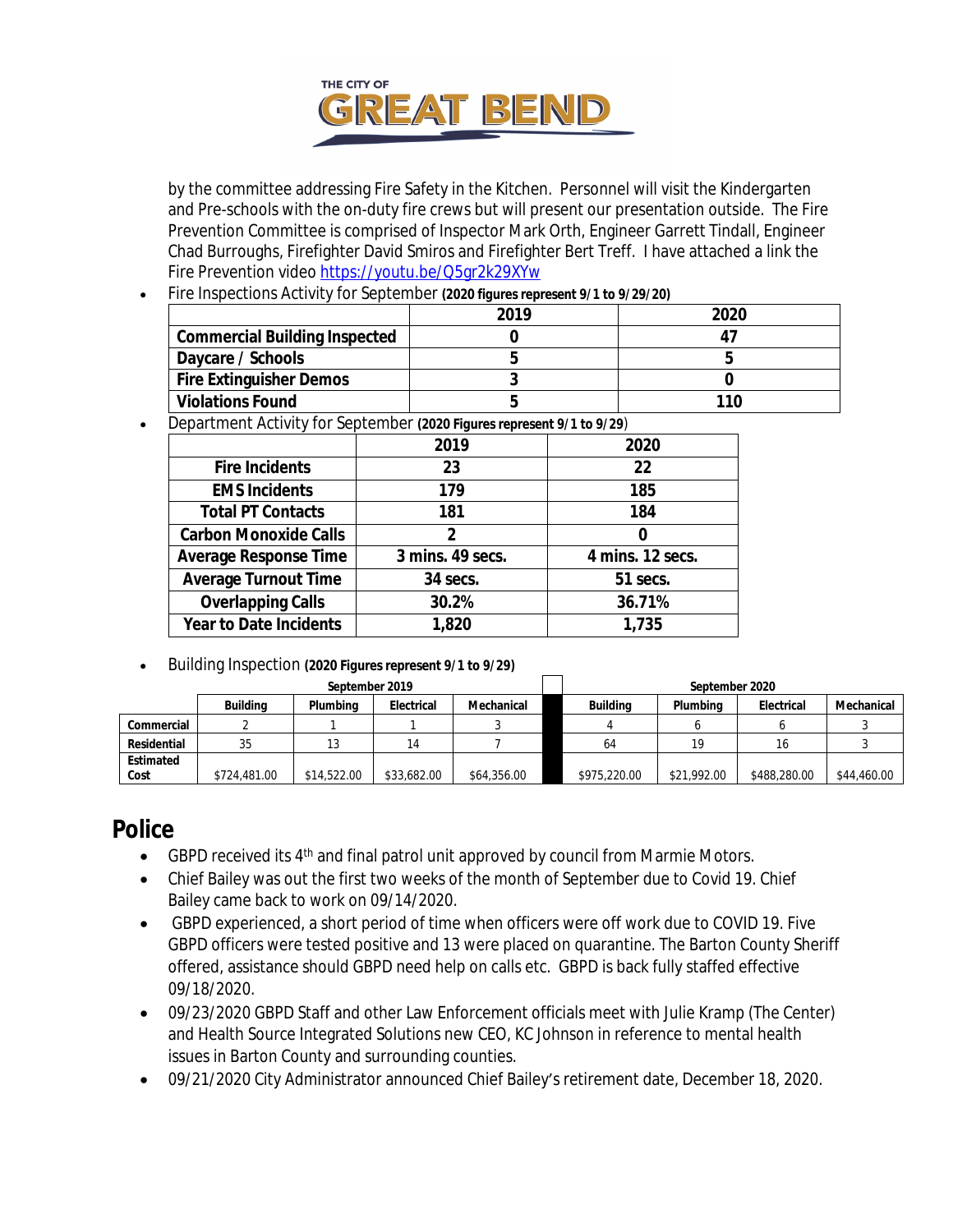

- o An employment ad for the Chief of Police opening was sent out 09/23/2020 by H.R. Director Randy Keasling.
- 09/24/2020 no applicants were tested this month.
- 09/24/2020 Chief Bailey attended the 911 virtual meeting. 800 radios were discussed. It was announced that two more 800 towers would be made available in Barton County.
- On 09/24 & 25/ 2020 GBPD employees participated in the Flu Shots arranged by H.R. Director Randy Keasling and offered by the Barton County Health Department.
- On September 30<sup>th</sup>, 2020 GBPD on duty staff voluntarily met with the Gideon Group for a short inspirational meeting.
- **SEPT. 01 to 30, 2020 GBPD stats:**
	- Total Cases Reported : 207
	- **Criminal cases reported : 172**
	- Accident cases reported : 29
	- **Narcotic Violations:** : 06
	- Citations Issued: : 98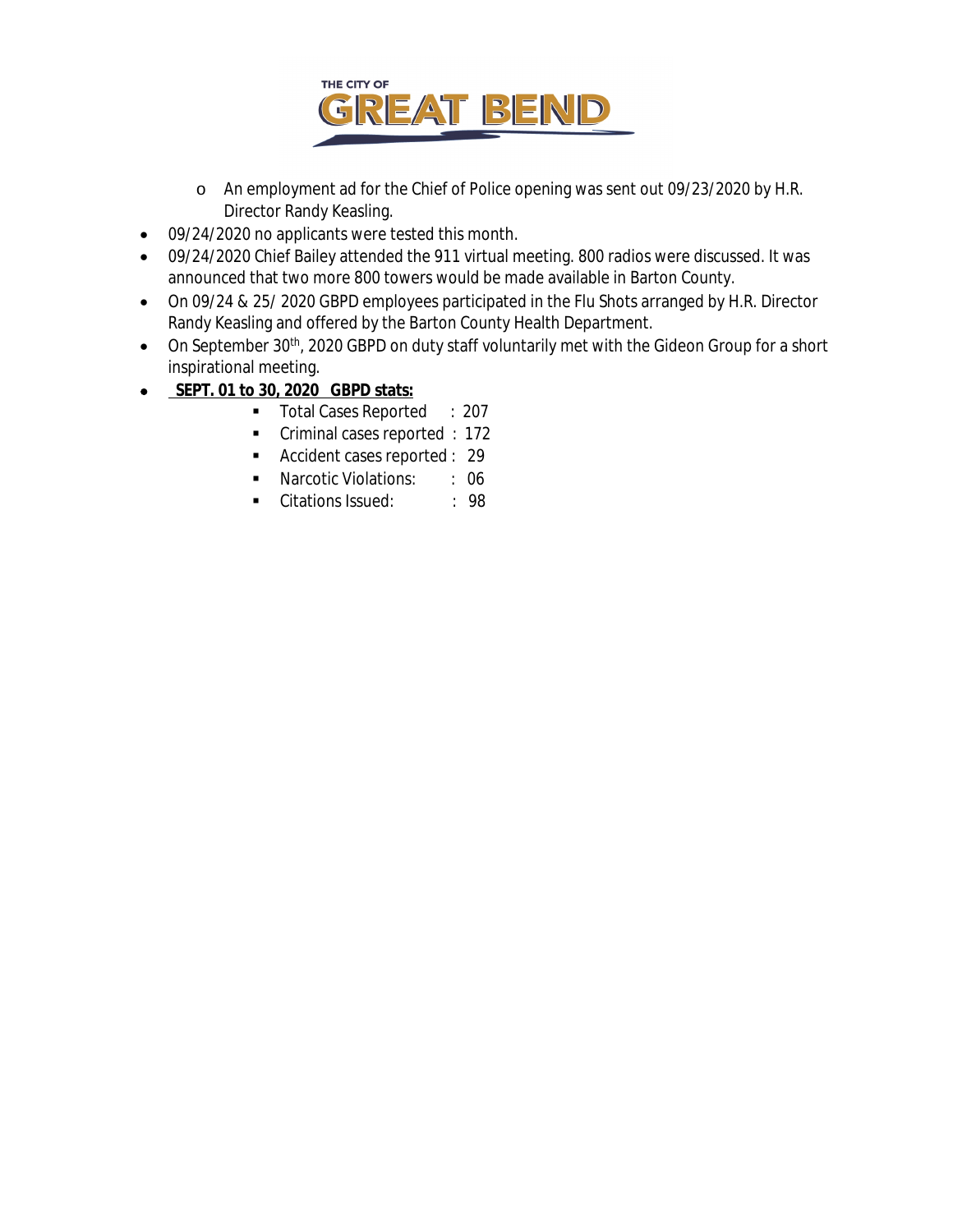

| ####           | 2019 Year to Date            |         |                       |                              |       |  |                |                         |  |  |  |
|----------------|------------------------------|---------|-----------------------|------------------------------|-------|--|----------------|-------------------------|--|--|--|
| 564            | Unsolved                     | 0.0%    |                       |                              |       |  |                |                         |  |  |  |
| 28             | Unfounded                    | 0.0%    |                       |                              |       |  |                | <b>GREAT BEND POLIC</b> |  |  |  |
| 99             | <b>Outside Agency Assist</b> | 0.0%    |                       |                              |       |  |                |                         |  |  |  |
| 209            | <b>NA</b>                    | 0.0%    |                       |                              |       |  |                |                         |  |  |  |
| 81             | <b>LOP</b>                   | 0.0%    |                       |                              |       |  |                |                         |  |  |  |
| 51             | County Atty-Juvenile         | 0.0%    | 2020 Year to Date Cri |                              |       |  |                |                         |  |  |  |
|                |                              |         |                       |                              |       |  |                |                         |  |  |  |
| 57             | County Atty-Adult            | 0.0%    |                       | January Through              |       |  |                |                         |  |  |  |
| 103            | <b>City Atty</b>             | 0.0%    |                       |                              |       |  |                |                         |  |  |  |
| 60             | Arrest-Juvenile              | 0.0%    |                       |                              |       |  |                | 9/1/2020                |  |  |  |
| 479            | Arrest-Adult                 | 0.0%    |                       |                              |       |  |                |                         |  |  |  |
| 261            | <b>January</b>               |         | 165                   | <b>April</b>                 |       |  | 257            | Jı                      |  |  |  |
| 93             | Unsolved                     | 35.6%   | 79                    | Unsolved                     | 47.9% |  | 59             | Unsolved                |  |  |  |
| $\Omega$       | Unfounded                    | 0.0%    | $\mathbf 0$           | Unfounded                    | 0.0%  |  | 11             | Unfounded               |  |  |  |
| 16             | <b>Outside Agency Assist</b> | 6.1%    | 5                     | <b>Outside Agency Assist</b> | 3.0%  |  | 12             | <b>Outside Agency</b>   |  |  |  |
| 27             | <b>NA</b>                    | 10.3%   | 17                    | <b>NA</b>                    | 10.3% |  | 30             | <b>NA</b>               |  |  |  |
| 5              | <b>LOP</b>                   | 1.9%    | $\overline{2}$        | <b>LOP</b>                   | 1.2%  |  | 10             | <b>LOP</b>              |  |  |  |
| 11             | County Atty-Juvenile         | 4.2%    | $\overline{2}$        | County Atty-Juvenile         | 1.2%  |  | 5              | County Atty-Juv         |  |  |  |
| 6              | County Atty-Adult            | 2.3%    | 6                     | <b>County Atty-Adult</b>     | 3.6%  |  | $\overline{7}$ | County Atty-Adu         |  |  |  |
| 10             | City Atty                    | 3.8%    | 8                     | <b>City Atty</b>             | 4.8%  |  | 23             | City Atty               |  |  |  |
| 11             | Arrest-Juvenile              | 4.2%    | $\overline{2}$        | Arrest-Juvenile              | 1.2%  |  | 5              | Arrest-Juvenile         |  |  |  |
| 82             | Arrest-Adult                 | 31.4%   | 27                    | Arrest-Adult                 | 16.4% |  | 76             | Arrest-Adult            |  |  |  |
|                |                              |         |                       |                              |       |  |                |                         |  |  |  |
| 181            | <b>February</b>              |         | 171                   | <b>May</b>                   |       |  | 193            | Au                      |  |  |  |
| 37             | Unsolved                     | 20.4%   | 120                   | Unsolved                     | 70.2% |  | 28             | Unsolved                |  |  |  |
| 0              | Unfounded                    | $0.0\%$ |                       | Unfounded                    | 0.0%  |  | $\overline{7}$ | Unfounded               |  |  |  |
| 18             | <b>Outside Agency Assist</b> | 9.9%    | $\overline{2}$        | <b>Outside Agency Assist</b> | 1.2%  |  | 12             | <b>Outside Agency</b>   |  |  |  |
| 17             | <b>NA</b>                    | 9.4%    | 6                     | <b>NA</b>                    | 3.5%  |  | 36             | <b>NA</b>               |  |  |  |
| $\overline{4}$ | LOP                          | 2.2%    | 1                     | <b>LOP</b>                   | 0.6%  |  | 9              | <b>LOP</b>              |  |  |  |
| 10             | <b>County Atty-Juvenile</b>  | 5.5%    | 1                     | County Atty-Juvenile         | 0.6%  |  | 9              | County Atty-Juv         |  |  |  |
| 6              | County Atty-Adult            | 3.3%    | 3                     | <b>County Atty-Adult</b>     | 1.8%  |  | 8              | County Atty-Adu         |  |  |  |
| $\overline{4}$ | City Atty                    | 2.2%    | $\overline{4}$        | <b>City Atty</b>             | 2.3%  |  | 17             | <b>City Atty</b>        |  |  |  |
| 11             | Arrest-Juvenile              | 6.1%    | $\mathbf{1}$          | Arrest-Juvenile              | 0.6%  |  | 3              | Arrest-Juvenile         |  |  |  |
| 74             | Arrest-Adult                 | 40.9%   | 10                    | Arrest-Adult                 | 5.8%  |  | 47             | Arrest-Adult            |  |  |  |

# **GREAT BEND POLICE DEPARTMENT**

### 2020 Year to Date Crime Statistics

### January Through September

| 261 | <b>January</b>               |       | 165            | <b>April</b>                 |         | 257            | July                         |       | 0        | <b>October</b>               |      |
|-----|------------------------------|-------|----------------|------------------------------|---------|----------------|------------------------------|-------|----------|------------------------------|------|
| 93  | Unsolved                     | 35.6% | 79             | Unsolved                     | 47.9%   | 59             | Unsolved                     | 23.0% |          | Unsolved                     | 0.0% |
|     | Unfounded                    | 0.0%  | $\Omega$       | Unfounded                    | 0.0%    | 11             | Unfounded                    | 4.3%  |          | Unfounded                    | 0.0% |
| 16  | <b>Outside Agency Assist</b> | 6.1%  | 5              | <b>Outside Agency Assist</b> | 3.0%    | 12             | <b>Outside Agency Assist</b> | 4.7%  |          | <b>Outside Agency Assist</b> | 0.0% |
| 27  | <b>NA</b>                    | 10.3% | 17             | <b>NA</b>                    | 10.3%   | 30             | <b>NA</b>                    | 11.7% |          | <b>NA</b>                    | 0.0% |
| 5   | _OP                          | l.9%  | $\overline{2}$ | LOP                          | 1.2%    | 10             | <b>LOP</b>                   | 3.9%  |          | LOP                          | 0.0% |
| 11  | County Atty-Juvenile         | 4.2%  | 2              | County Atty-Juvenile         | 1.2%    | 5              | County Atty-Juvenile         | 1.9%  |          | County Atty-Juvenile         | 0.0% |
| 6   | County Atty-Adult            | 2.3%  | 6              | County Atty-Adult            | 3.6%    | $\overline{7}$ | County Atty-Adult            | 2.7%  |          | County Atty-Adult            | 0.0% |
| 10  | <b>City Atty</b>             | 3.8%  | 8              | City Atty                    | 4.8%    | 23             | City Atty                    | 8.9%  |          | City Atty                    | 0.0% |
| 11  | Arrest-Juvenile              | 4.2%  | 2              | Arrest-Juvenile              | 1.2%    | 5              | Arrest-Juvenile              | 1.9%  |          | Arrest-Juvenile              | 0.0% |
| 82  | Arrest-Adult                 | 31.4% | 27             | Arrest-Adult                 | 16.4%   | 76             | Arrest-Adult                 | 29.6% |          | Arrest-Adult                 | 0.0% |
|     |                              |       |                |                              |         |                |                              |       |          |                              |      |
| 181 | <b>February</b>              |       | 171            | <b>May</b>                   |         |                |                              |       |          |                              |      |
|     |                              |       |                |                              |         | 193            | <b>August</b>                |       | $\bf{0}$ | <b>November</b>              |      |
| 37  | Unsolved                     | 20.4% | 120            | Unsolved                     | 70.2%   | 28             | Unsolved                     | 14.5% |          | Unsolved                     | 0.0% |
|     | Unfounded                    | 0.0%  |                | Unfounded                    | 0.0%    | $\overline{7}$ | Unfounded                    | 3.6%  |          | Unfounded                    | 0.0% |
| 18  | <b>Outside Agency Assist</b> | 9.9%  | 2              | <b>Outside Agency Assist</b> | $1.2\%$ | 12             | <b>Outside Agency Assist</b> | 6.2%  |          | <b>Outside Agency Assist</b> | 0.0% |
| 17  | <b>NA</b>                    | 9.4%  | 6              | <b>NA</b>                    | 3.5%    | 36             | <b>NA</b>                    | 18.7% |          | <b>NA</b>                    | 0.0% |
|     | LOP                          | 2.2%  |                | <b>LOP</b>                   | 0.6%    | 9              | <b>LOP</b>                   | 4.7%  |          | <b>LOP</b>                   | 0.0% |
| 10  | County Atty-Juvenile         | 5.5%  |                | County Atty-Juvenile         | 0.6%    | 9              | County Atty-Juvenile         | 4.7%  |          | County Atty-Juvenile         | 0.0% |
| 6   | County Atty-Adult            | 3.3%  | 3              | County Atty-Adult            | 1.8%    | 8              | County Atty-Adult            | 4.1%  |          | County Atty-Adult            | 0.0% |
| 4   | City Atty                    | 2.2%  | 4              | City Atty                    | 2.3%    | 17             | <b>City Atty</b>             | 8.8%  |          | City Atty                    | 0.0% |
| 11  | Arrest-Juvenile              | 6.1%  |                | Arrest-Juvenile              | 0.6%    | 3              | Arrest-Juvenile              | 1.6%  |          | Arrest-Juvenile              | 0.0% |